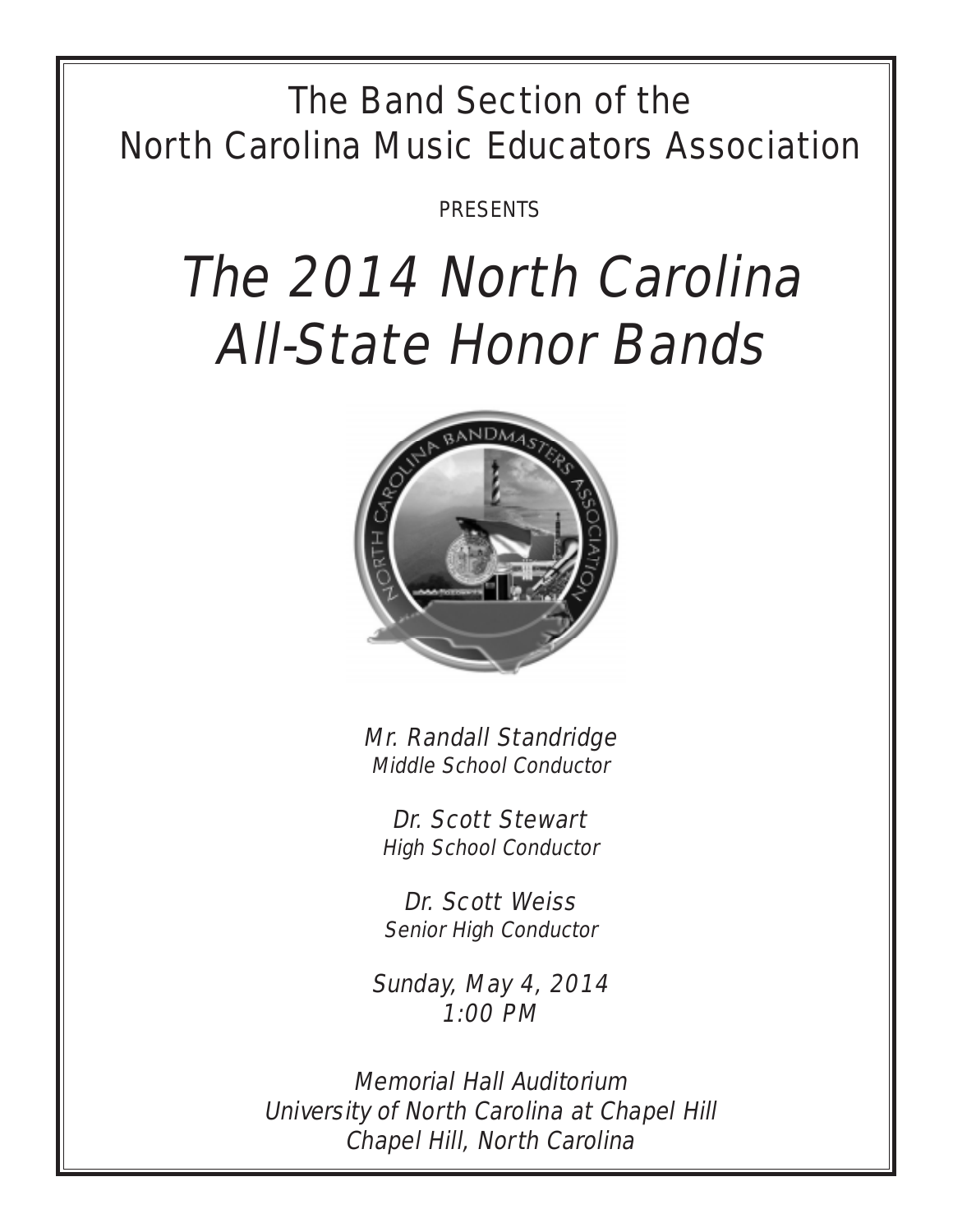## MIDDLE SCHOOL PROGRAM

To be selected from the following:

| The Lord of the RingsJohan de Meji, arr. by Paul Lavender |  |
|-----------------------------------------------------------|--|

4.

### Mr. Randall Standridge - Middle School Conductor

Randall Standridge received his Bachelor's of Music Education from Arkansas State University. During this time, he studied composition with Dr. Tom O'Connor, before returning to Arkansas State University to earn his Master's in Music Composition, studying with Dr. Tom O'Connor and Dr. Tim Crist. In 2001, he began his tenure as Director of Bands at Harrisburg High School in Harrisburg, Arkansas. During his time at Harrisburg, the band program experienced significant growth and received many honors and awards.

Mr. Standridge is currently published by Grand Mesa Music, Alfred Music, FJH Music, Wingert-Jones Music, Band Works Publications, Twin Towers Music, and Northeastern Music Publications. Mr. Standridge has had several of his pieces performed internationally, and has had twenty-eight works selected to the J.W. Pepper's editor's choice. His composition Snake Charmer, published by Grand Mesa Music, was included in Teaching Music through Performance in Band Vol. 8. His works Steel, Gadget, Snake Charmer, The Rowan Tree, Still Still Still, That Old Hound Dog Rag, Danse Bohémien, Aggressivo, When the Spring Rain Begins to Fall, and Danse Carnivale have been performed at the Midwest Clinic in Chicago, Illinois. His work Art(isms) was premiered by the Arkansas State University Wind Ensemble at the 2010 CBDNA conference in Las Cruces, New Mexico. Mr. Standridge is also a contributing composer for Alfred Music's Sound Innovations: Ensemble Development series. His music is gaining recognition as worthwhile literature for concert festivals and concerts across the United States.

In addition to his career as a composer, Mr. Standridge is also the Marching Band Editor for Grand Mesa Music Publishers. He is in demand as an honor band clinician, marching band adjudicator, drill designer, music arranger, and color guard designer for the marching arts. He is also a freelance artist/photographer and writer. He lives in Jonesboro, AR with his family.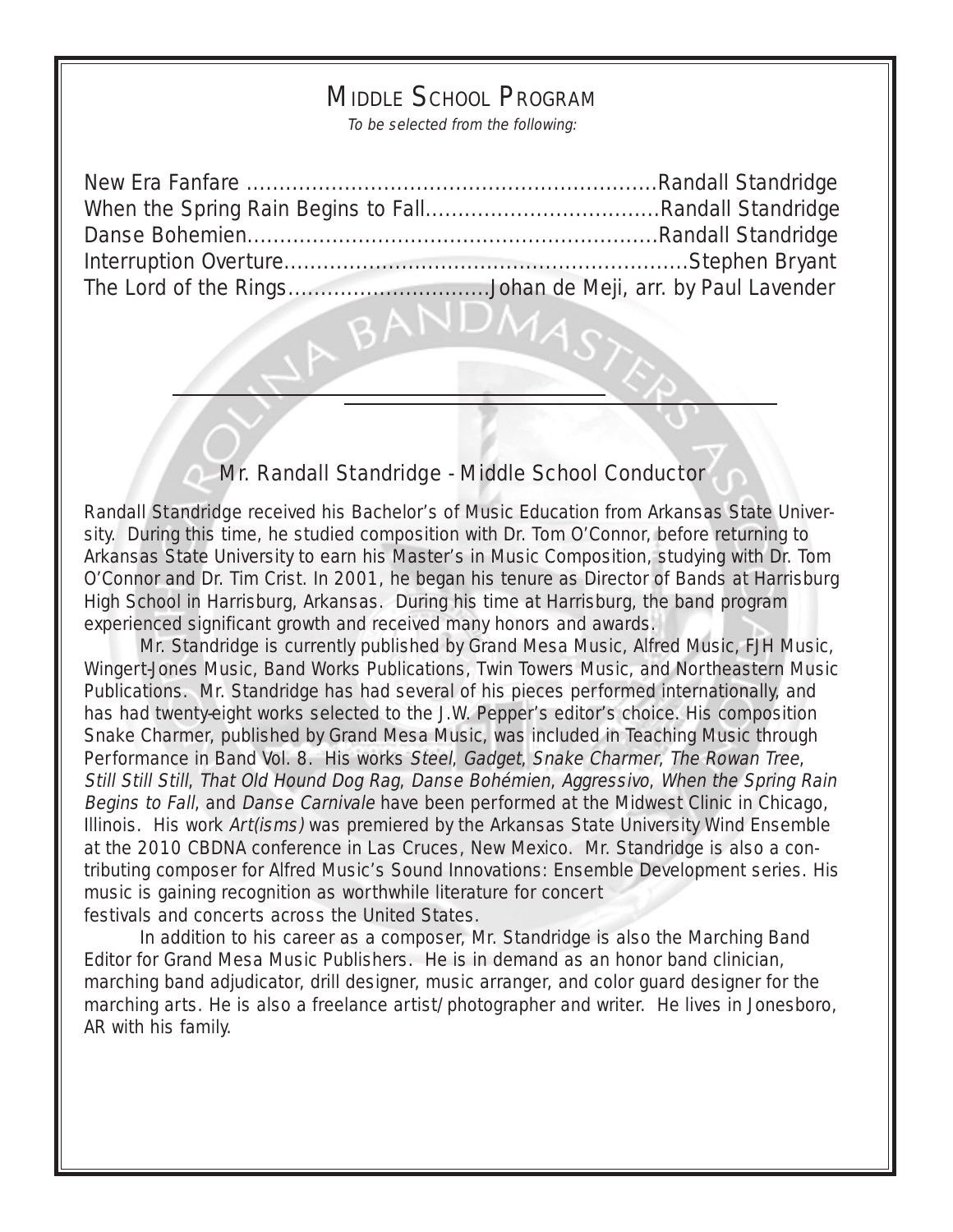## Middle School Honors Band Personnel

#### Flute

Christine Chen, Mills Park Grace Sloan, A. C. Reynolds Sahana Giridharan, Academy at Lincoln Amanda Lin, Cape Fear Academy Sarayu Pai, Academy at Lincoln Jamie Lee, Jay M. Robinson Sarah Morrissey, Cane Creek Eric Ross, Hanes Magnet School Lisa Shin, Guy B. Phillips Abby Roper, Holy Trinity Catholic

#### Oboe

Melody Shaffer, Asheville Noah Brown, Thomas Jefferson

#### Bassoon

Aidan Williams, Hardin Park School Kai Darrow, Hanes Magnet School

#### Clarinet

Aaric Han, West Millbrook Ben Kipps, Rolesville Bryan Kirk, Alexander Graham Jiyoung Park, Guy B. Phillips Sherry Liu, F. J. Carnage Leo Pang, Hanes Magnet School Ashlee Monaghan, Cuthbertson Joy Song, Northwood Temple Academy Megan Zhang, Marvin Ridge Justin Takamiya, Guy B. Phillips Maddie Scullin-Baccarella, Cane Creek Maia Alen, Newport Yiwen Yin, A. C. Reynolds Jinah Chon, John Griffin Isaac Jones, Mac Williams Emily Frye, Asheville Kristina Bell, Broad Creek Tony Xiao, Hanes Magnet School Nola Lowe, Broad Creek Lindsey Farr, Granite Falls

#### Bass Clarinet

Montana Williams, A. C. Reynolds Laura Meshnick, Guy B. Phillips Heather Li, Mills Park Evan LaVack, Hanes Magnet School

#### Contra-Bass Clarinet

Matthew Blake, Salem

#### Alto Saxophone

Veronica Leahy, Charlotte Latin TJ Kane, Cane Creek Phil Black, Waddell Language Academy Trey Jordan, Burgaw

#### Tenor Saxophone

Ben Carlson, Apex Ryan Patterson, North Buncombe

#### Baritone Saxophone

Dinah Gorodezky, Ligon GT Magnet

#### **Trumpet**

Dani Coan, Thomas Jefferson Krishna Palani, Salem Abigail Dewey, Marvin Ridge David Peebles, North Buncombe Yohan Choi, Southeast Reis Rothman, Leesville Road Wesley Tartt, Cape Fear Justin De La Rosa, Salem Eric Williams, Manteo Ben Snider, South Charlotte Jonathan Lehe, Brawley Allison Snook, Grover C. Fields

#### F Horn

Daniel Winkelman, Hanes Magnet Sarah Austin, Cuthbertson Jacob Turner, F. J. Carnage Zachary Helms, Cleveland Audrey Kayser, Asheville Tyler Hiatt, Meadowlark Dawson Williams, Williston Callum Campbell, Franklin Academy

#### **Trombone**

Max Inman, Mills Park Daniel Elston, Friendship Christian Emily Ervin, Wake Forest Corey McVay, Cane Creek Rafael Durand, Charlotte Preparatory Jonah McKee, Meadowlark Matthew Mottesheard, Meadowlark Cade Holst, Mac Williams Justin Hardy, Waddell Language Academy

#### Euphonium

Daniel Park, Southeast Talyn Fan, Piedmont IB Carter Lowe, Sampson August Mills, Cape Fear Academy

#### Tuba

Taylor Burke, Newport Leroy Pridgen, Holly Shelter Mauricio Lozano, Lincolnton Allan Battles, Mac Williams Daniel Shen, F. J. Carnage Daylee Stratford, Lufkin Road

#### String Bass

Annie Bean, Collettsville School

#### Percussion

Justin Faulkner, Granite Falls Ross Jarrell, Alexander Graham Kesharius Robinson, Fairmont Seth Hamilton, Central Davidson

#### Mallet

Olivia Andrews, Davis Drive Himani Bhat, Meadowlark

#### Timpani

Austin Wolcott, Western Harnett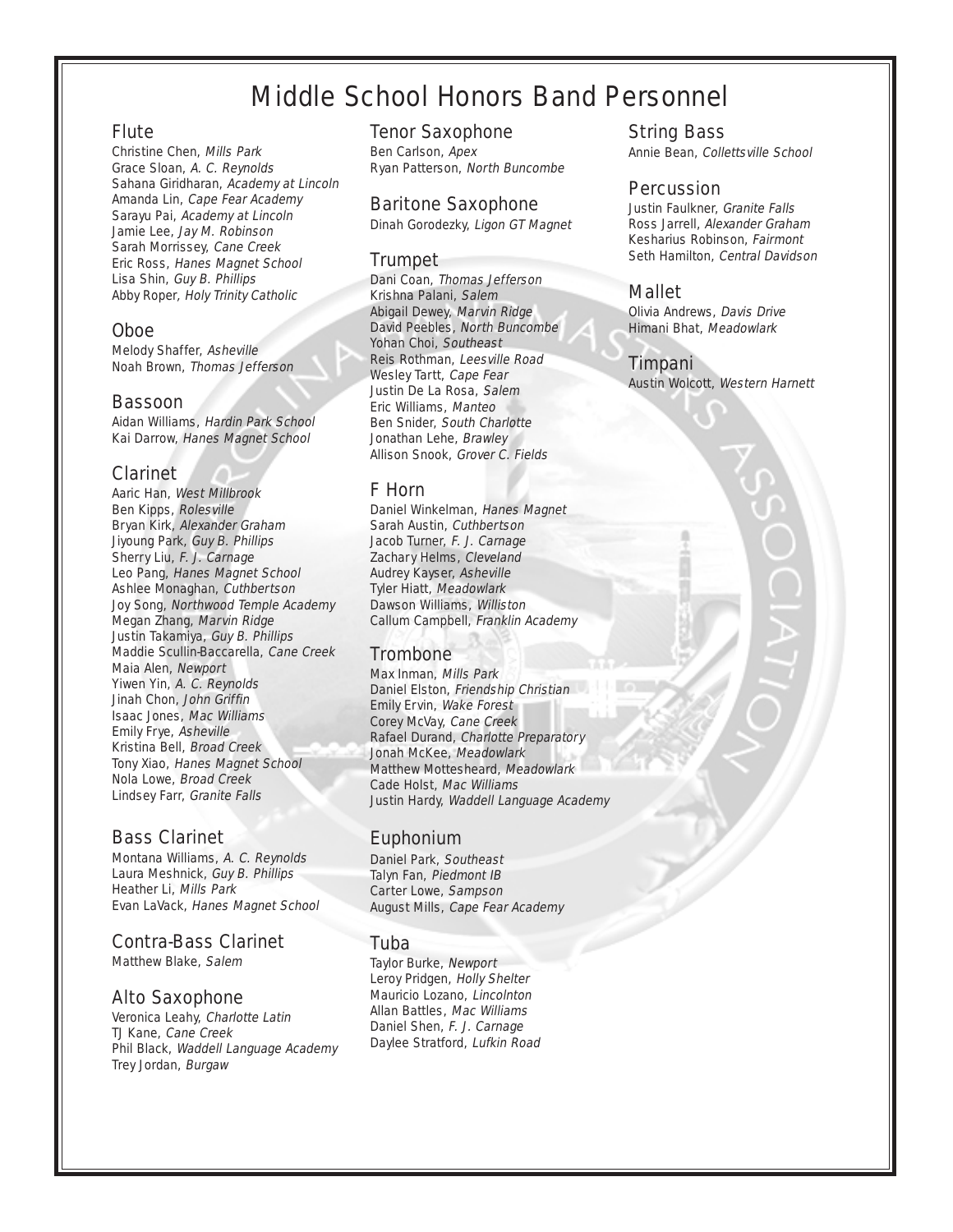## HIGH SCHOOL PROGRAM

To be selected from the following:

| the contract of the contract of the contract of the contract of the contract of |  |
|---------------------------------------------------------------------------------|--|

## Dr. Scott Stewart - High School Conductor

Scott Stewart is on the Instrumental Music faculty at the Westminster Schools in Atlanta, Georgia. He served as the Director of Wind Studies at Emory University from 1999-2013, where he conducted the Emory Wind Ensemble and taught courses in conducting, wind band literature and history, and film music. He is currently the Music Director and Conductor of the Atlanta Youth Wind Symphony.

 A native of Cicero, Indiana, Stewart holds a Bachelor of Music Education and Doctor of Music in Conducting from the Jacobs School of Music at Indiana University, and a Master of Music from the Butler School of Music at the University of Texas at Austin. Stewart's instructors include Ray Cramer, Stephen Pratt, David Woodley, Eugene Rousseau, Robert Duke, and Jerry Junkin.

Stewart has conducted the Georgia All-State Band and performances by the Atlanta Youth Wind Symphony at the GMEA State In-Conference in Savannah, Carnegie Hall in New York City, Alice Tully Hall at Lincoln Center for the Performing Arts, the Midwest Clinic in Chicago, the national MENC conference in Milwaukee, and Southern Methodist University in Dallas, as well as broadcast on Public Radio International's acclaimed radio show, From the Top and featured regularly on WABE 90.1's "Atlanta Music Scene." The Emory Wind Ensemble performed at GMEA in Savannah as well as two performance tours of Europe (Rothenberg, Munich, Innsbruck, Salzburg, Lucerne, Vienna, Prague, and Graz) and a concert tour of Greece. He is the founder and on-air host of "Summer Winds," a program devoted to wind band music on Atlanta's National Public Radio affiliate, WABE 90.1 FM, which begins national syndication in the summer of 2014. Stewart is also heard frequently on the air "pitching" during the biannual fund drives with WABE program director Lois Reitzes.

 At Emory University, he was departmental liaison for the PACE advising program and coordinated the undergraduate recruitment initiative for the Department of Music. He served on the Emory Scholars Selection Committee for eleven years, as well as the Emory Scholars Advisory Board, Emory College Admission and Scholarship Committee, Pre-College Program Advisory Board, PACE Advisory Board, the Emory College Honor Council, and freshman advisor for twelve years. He was honored by the Emory University student body by being selected to present the annual "Last Lecture," has been a "faculty spotlight speaker" for Family Weekend for the past two years, and was faculty convocation speaker in 2011, received the Winship Award for Senior Lecturers in the Emory College of Arts and Sciences for 2011-12 and the Faculty Appreciation Award from the Office of Admission in 2009.

He is an active guest conductor, teacher, clinician, author, speaker, and saxophonist.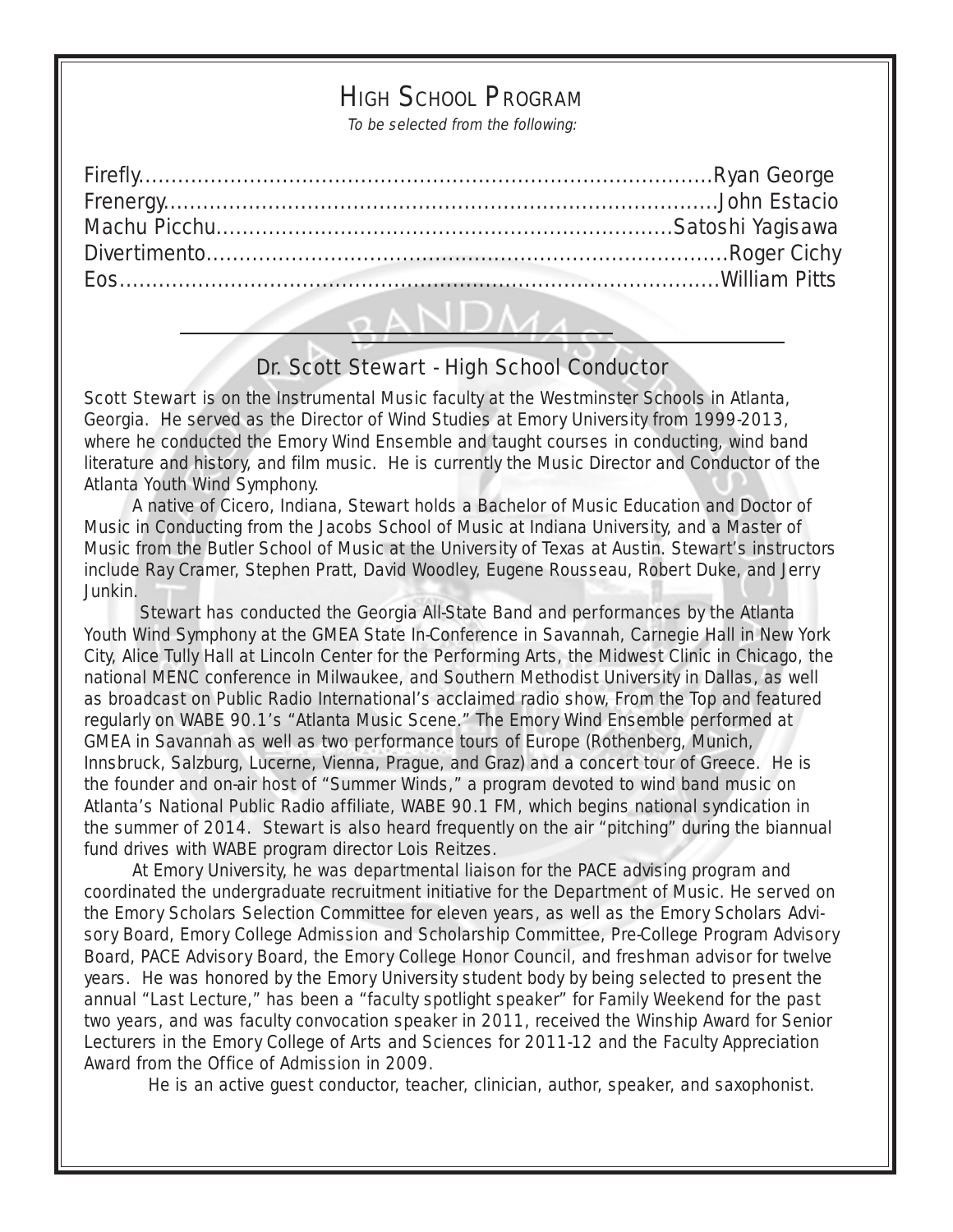## High School Honors Band Personnel

#### Flute

Reid Herrera, Hickory Ridge Nolan Miranda, Enloe Therese Mendoza, Myers Park Joseph Kim, Providence Jade Wu, Apex Katie Grischow, Northern Nash Celina Lin, Cape Fear Academy Lauren Burke, Enka Caroline Church, South Caldwell Alexi Hines, Central Davidson

#### Oboe

Hajung Kim, Pine Forest Cory Carr, Ravenscroft School

#### Bassoon

Chris Moser, Piedmont Holden Bulla, Myers Park

#### Clarinet

John Norlin. Asheville David Choi, Northwood Temple Academy Jay Shin, Raleigh Charter Dory Li, Enloe Pranay Tankala, Cary Academy Christie Song, Grimsley Avra Janz, Ashley Bridget Ramsey, A.C. Reynolds Seth Cole, Pinecrest Reagan Murphy, South Caldwell Lizzy Hinman, A.C. Reynolds Ellen Carpenter, Lincolnton Jackson Boatwright, Ardrey Kell Dylan Cain, West Stokes David Knoble, Ardrey Kell Maggie Watts, North Lincoln Brie Jones, New Bern Sarabeth Sesma, Douglas Byrd Jared Woods, Havelock Kylie Dolbier, Watauga

#### Bass Clarinet

Delaney Dewey, Marvin Ridge Joseph Morphonios, East Forsyth Brett Levi, East Henderson Harry Jeon, Northwood Temple Academy

#### Contra-Bass Clarinet

Haley DeZwaan, Apex

#### Alto Saxophone

Laboni Hassan, Apex Quinn Sapp, Apex Nathan Graybeal, Douglas Byrd Stuart Whitehead, Northern Nash

#### Tenor Saxophone

Timothy Stebner, West Carteret Jill Jones, Enloe

#### Baritone Saxophone

Gino Cecchi, Fuquay-Varina

#### Trumpet

Michael Brotherton, Northwest Guilford Joseph Reid, Hibriten Matthew Bishop, Lux et Scientia Academy Michael Goldfarb, A.C. Reynolds John Robert MacNaught, Cape Fear Marley Grosskopf, Cape Fear Abby Temple, Maiden Peter Bevington, East Chapel Hill Trent Steelman, Charlotte Country Day Daniel Butler, East Lincoln Matthew Schriefer, A.C. Reynolds Shengtan Mao, East Chapel Hill

#### F Horn

Tony Bird, A.C. Reynolds Tyler Garner, North Moore Alex Bumgarner, Franklin Caitlin Cassidy, Athens Drive Philips Clarke, Cuthbertson Steven Mastro, Mooresville Philip Norris, Wake Forest Emma Vtipil, Athens Drive

#### **Trombone**

Christian Boletchek, Green Hope Noah Sloan, A.C. Reynolds Zach McRary, Hibriten Aaron Zhang, Providence Seongjong Jeong, Pine Forest Alex Carter, North Buncombe Sam Weaver, Apex Patrick Darnell, North Henderson Daniel Lucas, Ronald Reagan

#### Euphonium

Zyon Perkins, E.A.Laney Bryant Benitez, Northern Nash Jordan Mintz, Middle Creek Alex LoAlbo, North Duplin

#### Tuba

Matthew Baker, Athens Drive Justin Bare, South Granville X'zavier McDaniel, Northern Nash Amani Robinson, Northwest Cabarrus Robert Rhinehart, Enka Eric Brown, Jack Britt

#### String Bass

Emily Michael, East Lincoln

#### Percussion

Nick Scott, New Bern Prince Jackson, Smithfield-Selma Erick Starling, Cape Fear Logan Dye, Brevard

#### Mallet

Walker Austell, David W. Butler Benjamin Succop, Freedom

#### Timpani

Ethan Styll, Millbrook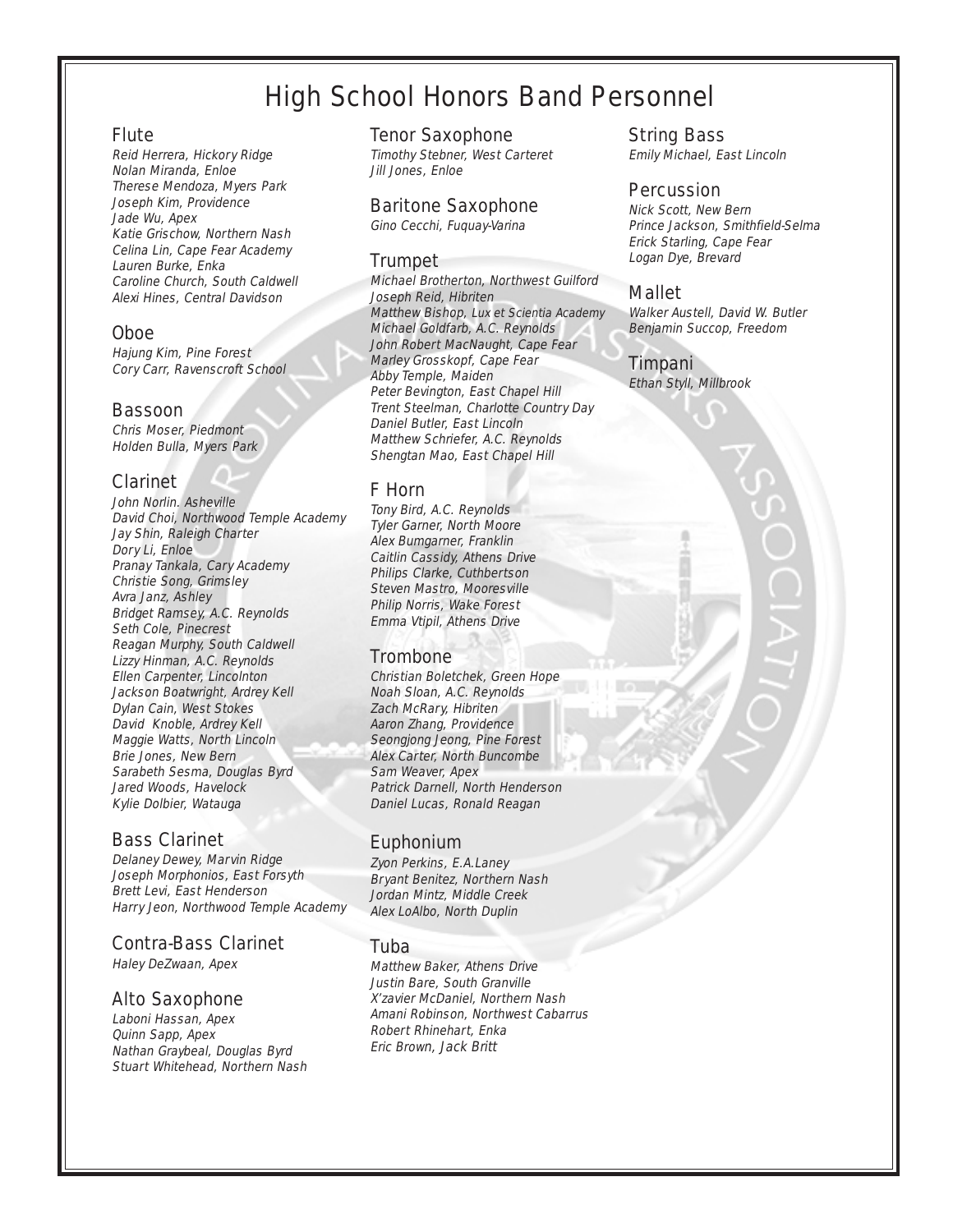## SENIOR HIGH SCHOOL PROGRAM

To be selected from the following:

Overture to "La Belle Helene"...................... Jacques Offenbach, arr. by Odom English Waltz........................................Percy Aldridge Grainger, arr. by Rogers Faeroe Island Dance....................................................Percy Aldridge Grainger Scottish Strathspcy and Reel.......Percy Aldridge Grainger, arr. by Leroy Osmond Pale Blue on Deep.....................................................................Aaron Perrine

#### Dr. Scott Weiss - Senior High Conductor

Scott Weiss is the Director of Bands and Sarah Bolick Smith Distinguished Professor of Music at the University of South Carolina where he conducts the USC Wind Ensemble, teaches and administers the graduate wind conducting program, and oversees all aspects of the university's band program. Previously, he served on the faculties at the University of Kansas, the Indiana University Jacobs School of Music, and Lamar University in Beaumont, Texas. He also has nine years of public school teaching experience, including serving as Director of Bands at Harrison High School in Cobb County, Georgia, where his wind ensemble was featured at the 1999 Midwest Clinic.

Under his direction, the USC Wind Ensemble has established itself as one of the nation's leading university wind ensembles. In March 2013 the group performed the final evening concert at the National CBDNA Conference in Greensboro, North Carolina, and in March 2014 they were featured at the ABA Conference in Montgomery, Alabama. In addition, in 2012 he led the USC Wind Ensemble on a 12-day concert tour of the People's Republic of China that included 7 performances in 6 cities. Their standing-room-only performance at the National Centre for the Performing Arts in Beijing was televised live throughout China.

Dr. Weiss also has a series of critically-acclaimed compact discs on the Naxos label, including a new recording featuring the USC Wind Ensemble performing the music of Leonard Bernstein. The disc was on the 2014 Grammy ballot, and of this recording American Record Guide exclaimed, "Here is a public-university wind ensemble that sounds like one from a conservatory." A new disc featuring the USC Wind Ensemble performing works by Messiaen, Ticheli, Dzubay and Rogers entitled And I Await was released worldwide in September 2013.

Scott Weiss maintains an active international guest conducting schedule, particularly in Asia where he has conducted wind ensembles and symphony orchestras in well over a dozen cities. Recent highlights include performances in China with the Shandong Symphony Orchestra, the Shenzhen Symphony Orchestra, and the Central Conservatory Wind Orchestra; and his 2014 season includes performances with the Mongolian Symphony Orchestra, the Nanchang Philharmonic, and the Jianxi Symphony. Closer to home he frequently conducts all-state bands, intercollegiate bands, and other honor bands throughout North America. He has also appeared as a guest conductor with both the United States Coast Guard Band and The United States Army Band "Pershing's Own."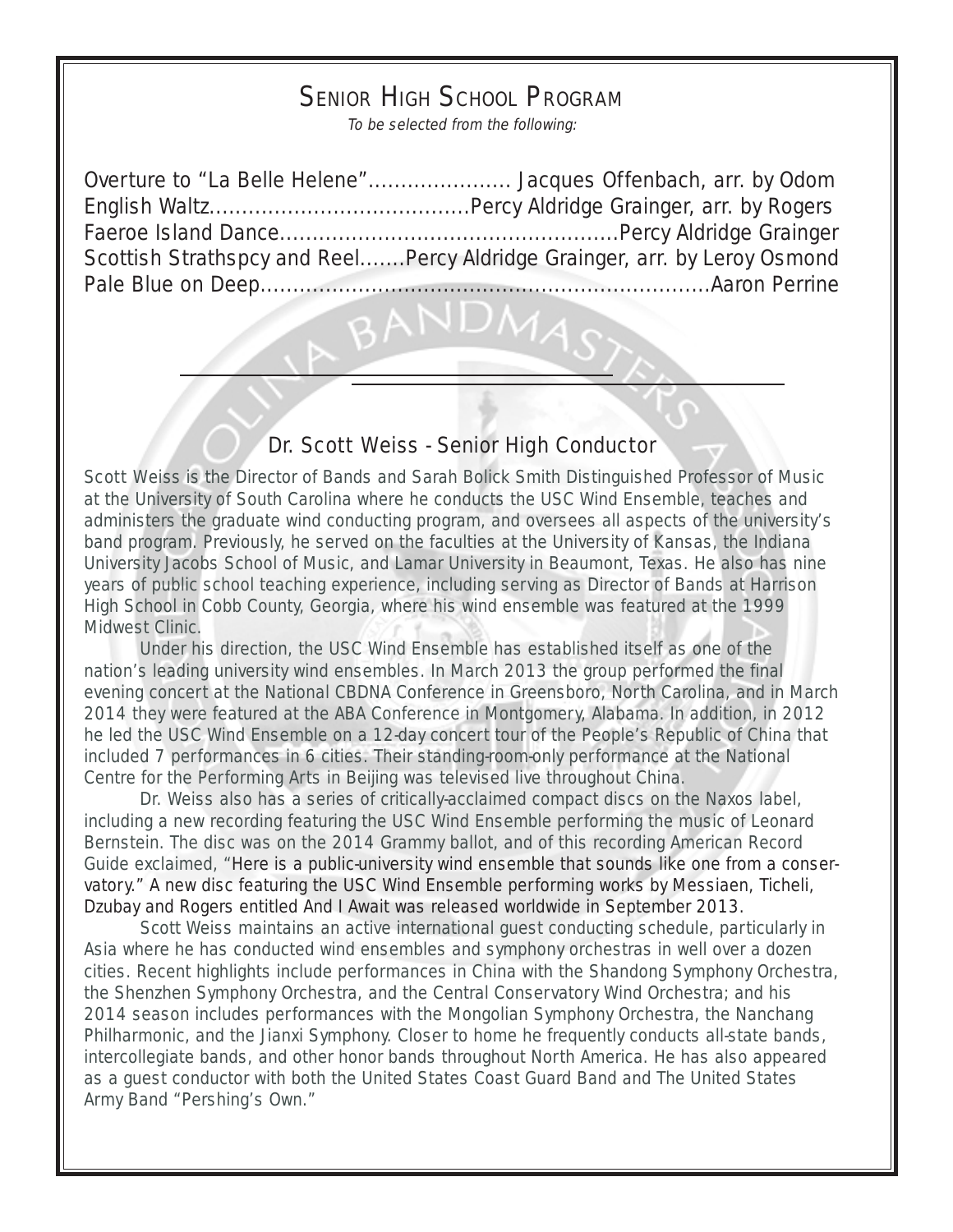## Senior High School Honors Band Personnel

#### Flute

Jen Heiden, Green Hope Stephen Walker, A.C. Reynolds Katherine Combs, Cardinal Gibbons Christy Van Nostrand, West Forsyth Noah Cline, West Lincoln Marion Mann, Northern Nash Brynn Mackenzie, South Brunswick Dana Harviala, Green Hope Kelly Kim, Myers Park Hyejin Kim, Northwood Temple Academy

#### Oboe

Sydney Curtis, Durham School of the Arts Marah Stefanisko, Smoky Mountain

#### Bassoon

Bridget Piccirilli, Lake Norman Charter Andrew Sledge, West Johnston

#### Clarinet

Alex Whitehead, Nash Central Neel Prabhu, Green Hope John Martin, Providence Rebecca Mulligan, Parkwood Christina Korzen, East Forsyth Chad Thomas. Croatan Molly Lowder, Millbrook Lydia Stocks, Nash Central Lisa Kolpin, South Caldwell Madeline Downs, Leesville Road Jose Ortega, Orange Clair Williams, West Johnston Ashton Parker, North Henderson Abi Orde, John T. Hoggard Ryan Hardison, John T. Hoggard Carly Elkins, North Davidson Nathan Caldwell. E.A.Laney Justin Hong, Ardrey Kell Emilia Chojkiewicz, Green Hope Paige Roberts, West Forsyth

#### Bass Clarinet

Aaron Hougui, Marvin Ridge Max Robbins, Weddington Mack Lyda, North Henderson McKenna Gramzay, T. C. Roberson

#### Contra-Bass Clarinet

Nicholas Glenn, East Lincoln

#### Alto Saxophone

Perry Currin, Nash Central Andrew Jenkins, T. C. Roberson Bilva Sanaba, Enloe Ian Boyer, North Buncombe

Tenor Saxophone

Garrett Brown, Ronald Reagan Lilli Haines, T. C. Roberson

#### Baritone Saxophone

Camille Mittendorf, Cedar Ridge

#### Trumpet

Kevin Moranski, Cuthbertson Franc Sherwood, Asheville Elliot Silverman, North Buncombe Lily Hunter, Myers Park Kyle Johnson, Central Academy of Technology & Arts Matt Rhodes, Terry Sanford Caleb Cardwell, Dalton L. McMichael Charlie Smith, Newton-Conover Adelyn Luke, Asheville Chris Sisco, Cedar Ridge Will Buddendeck, Green Hope Auston Innes, East Davidson

#### F Horn

Tanner West, Cox Mill Matthew Jenkins, Leesville Road Danielle Wood, Davie County David Eastley, Holly Springs Erin Welty, West Forsyth Ian Blegen, Jack Britt Thomas Lee, New Hanover Jawon Gathers, Clayton

#### **Trombone**

Baker Lawrimore, A.C. Reynolds Michael Mattocks, Clayton Will Schierhorn, Asheville Wesley Warren, North Davidson Josie Franklin, Union Pines Peter Whitehouse, Union Pines Henry Kilcup, Leesville Road Caleb McMahon, A.C. Reynolds Katie Rose Hand, Carrboro

#### Euphonium

Robert West, Alexander Central Daniel Jeffries, Dalton L. McMichael Josh Bishop, Nash Central Adam Caldwell, Providence

#### Tuba

Ray Benitez, Northern Nash Ben Laramee, Cuthbertson Travis Moffitt, Forbush Francis Kim, Green Hope Jarrod Briley, East Carteret Reed Bowden, Fuquay-Varina

#### String Bass

Jacob Morphonios, East Forsyth

#### Percussion

Hunter Langhans, West Craven Zachery Graybeal, Douglas Byrd Marquis Nelson, Cape Fear Mitchell Davis, Porter Ridge

#### Mallet

Elise Jaffe, Apex Tyler Houck, Watauga

#### Timpani

Christian Bruce, Ronald Reagan